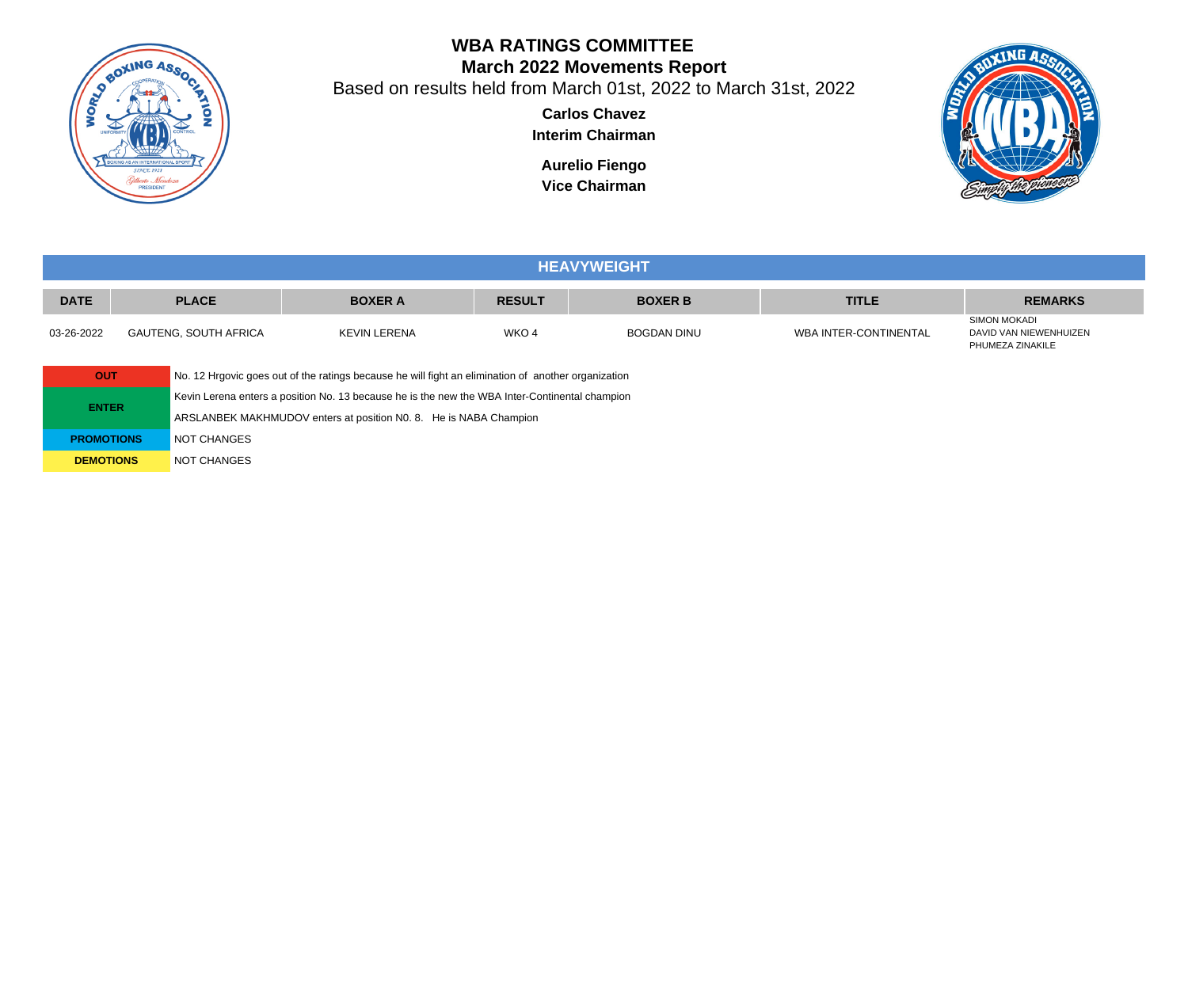|                   | <b>CRUISERWEIGHT</b>      |              |                                                         |               |                |              |                |  |  |  |  |
|-------------------|---------------------------|--------------|---------------------------------------------------------|---------------|----------------|--------------|----------------|--|--|--|--|
| <b>DATE</b>       |                           | <b>PLACE</b> | <b>BOXER A</b>                                          | <b>RESULT</b> | <b>BOXER B</b> | <b>TITLE</b> | <b>REMARKS</b> |  |  |  |  |
|                   |                           |              |                                                         |               |                |              |                |  |  |  |  |
|                   | <b>OUT</b><br>NOT CHANGES |              |                                                         |               |                |              |                |  |  |  |  |
| <b>ENTER</b>      |                           | NOT CHANGES  |                                                         |               |                |              |                |  |  |  |  |
| <b>PROMOTIONS</b> |                           |              | No.9 Perez goes up to position No.7 due to his activity |               |                |              |                |  |  |  |  |

**DEMOTIONS** No.8 McCarthy and No.7 Glanton go down one position due to Perez promotion.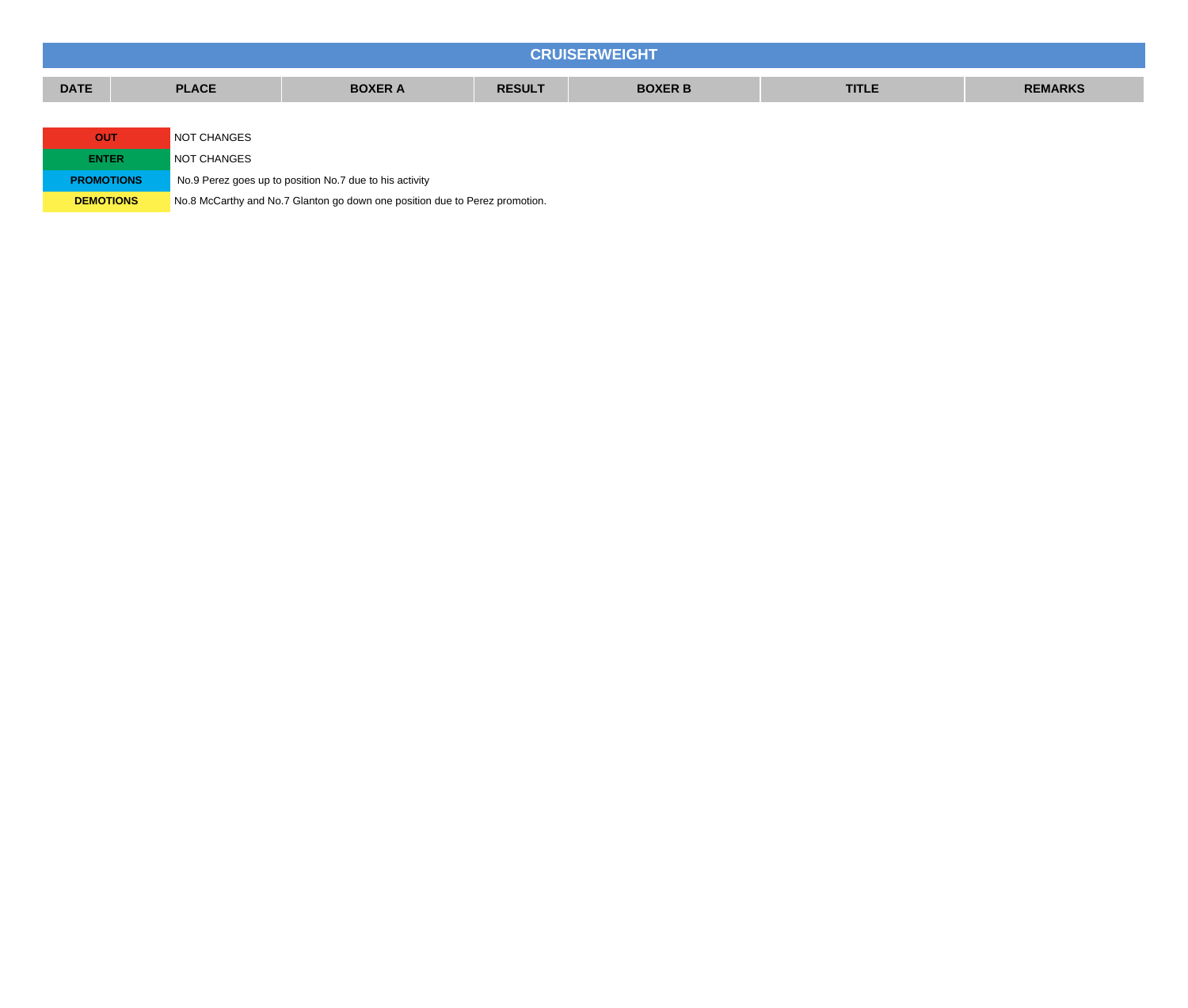| <b>LIGHT HEAVYWEIGHT</b> |              |                |               |                |              |                |  |  |  |  |
|--------------------------|--------------|----------------|---------------|----------------|--------------|----------------|--|--|--|--|
| <b>DATE</b>              | <b>PLACE</b> | <b>BOXER A</b> | <b>RESULT</b> | <b>BOXER B</b> | <b>TITLE</b> | <b>REMARKS</b> |  |  |  |  |
|                          |              |                |               |                |              |                |  |  |  |  |
| <b>OUT</b>               | NOT CHANGES  |                |               |                |              |                |  |  |  |  |
| <b>ENTER</b>             | NOT CHANGES  |                |               |                |              |                |  |  |  |  |
| <b>PROMOTIONS</b>        | NOT CHANGES  |                |               |                |              |                |  |  |  |  |
| <b>DEMOTIONS</b>         | NOT CHANGES  |                |               |                |              |                |  |  |  |  |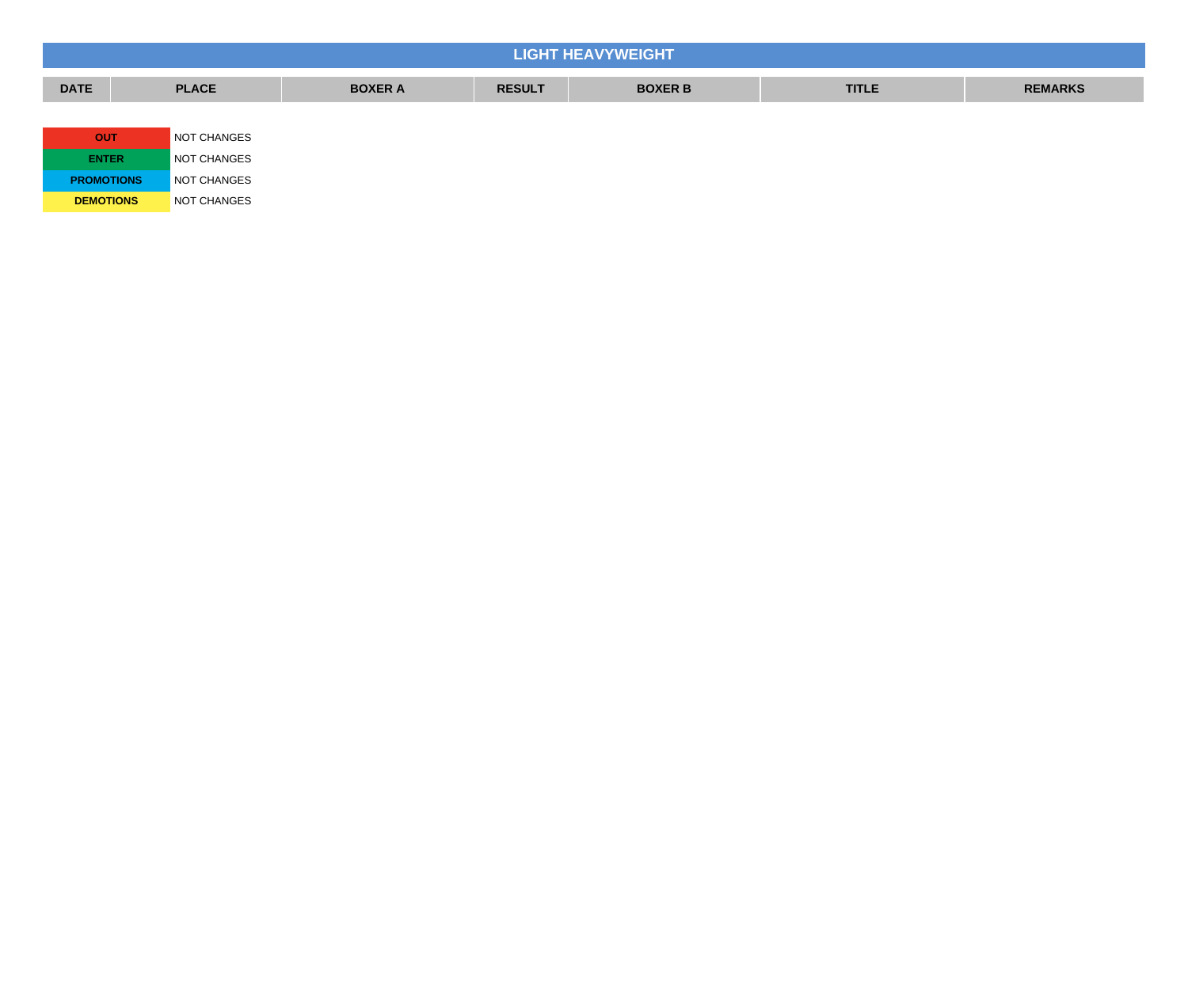### **SUPER MIDDLEWEIGHT**

| <b>DATE</b> | <b>PLACE</b>    | <b>BOXER A</b>             | <b>RESULT</b>     | <b>BOXER B</b>     | <b>TITLE</b> | <b>REMARKS</b>                                                             |
|-------------|-----------------|----------------------------|-------------------|--------------------|--------------|----------------------------------------------------------------------------|
| 03-12-2022  | PANAMA CITY     | LUIS J RODRIGUEZ FERNANDEZ | WTKO <sub>4</sub> | EMILIO JULIO JULIO | NO TITLE     | ELIECER PEREZ 25 - 30<br>RODOLFO AGUILAR 25 - 30<br>VICTOR SIMMONS 25 - 30 |
| 03-03-2022  | <b>MONTREAL</b> | ERIK BAZINYAN              | WTKO <sub>9</sub> | REINALDO PANIAGUA  | NO TITLE     | NICOLAS ESNAULT<br><b>JEAN GAUTHIER</b><br>PASQUALE PROCOPIO               |

| OUT               | No. 12 Tapia go out of the ratings due to inactivity.                                      |
|-------------------|--------------------------------------------------------------------------------------------|
| <b>ENTER</b>      | Luis J. Rodriguez Fernandez WBA NABA GOLD champion enters at position No. 15.              |
| <b>PROMOTIONS</b> | No.6 Bazinyan goes up to position No.5 because he successfully defended his WBA NABA title |
| <b>DEMOTIONS</b>  | No.5 Dirrell goes down one position due to Bazinyan promotion.                             |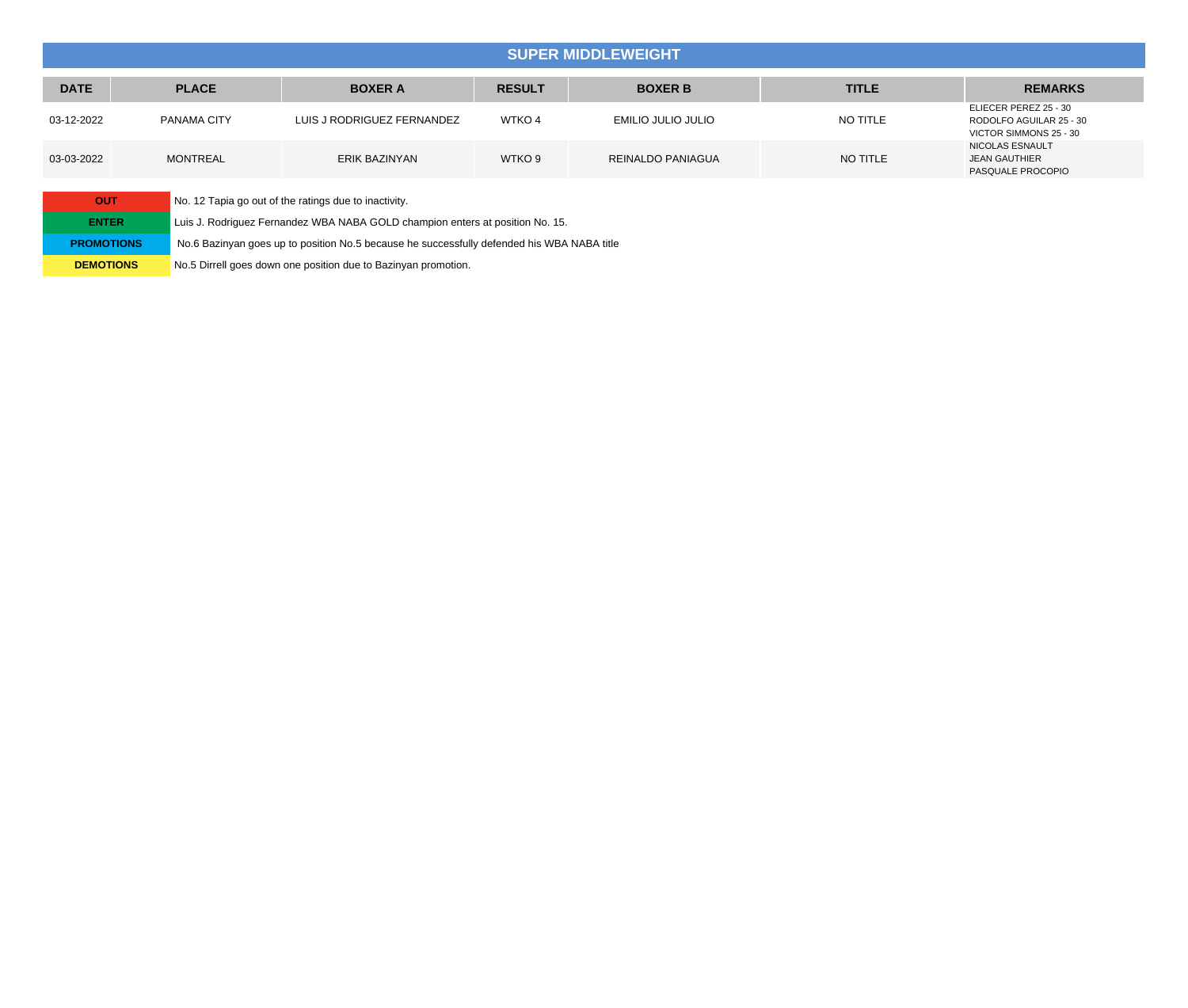| <b>MIDDLEWEIGHT</b> |              |                |               |                |              |                |  |  |  |  |
|---------------------|--------------|----------------|---------------|----------------|--------------|----------------|--|--|--|--|
| <b>DATE</b>         | <b>PLACE</b> | <b>BOXER A</b> | <b>RESULT</b> | <b>BOXER B</b> | <b>TITLE</b> | <b>REMARKS</b> |  |  |  |  |
|                     |              |                |               |                |              |                |  |  |  |  |
| <b>OUT</b>          | NOT CHANGES  |                |               |                |              |                |  |  |  |  |
| <b>ENTER</b>        | NOT CHANGES  |                |               |                |              |                |  |  |  |  |
| <b>PROMOTIONS</b>   | NOT CHANGES  |                |               |                |              |                |  |  |  |  |
| <b>DEMOTIONS</b>    | NOT CHANGES  |                |               |                |              |                |  |  |  |  |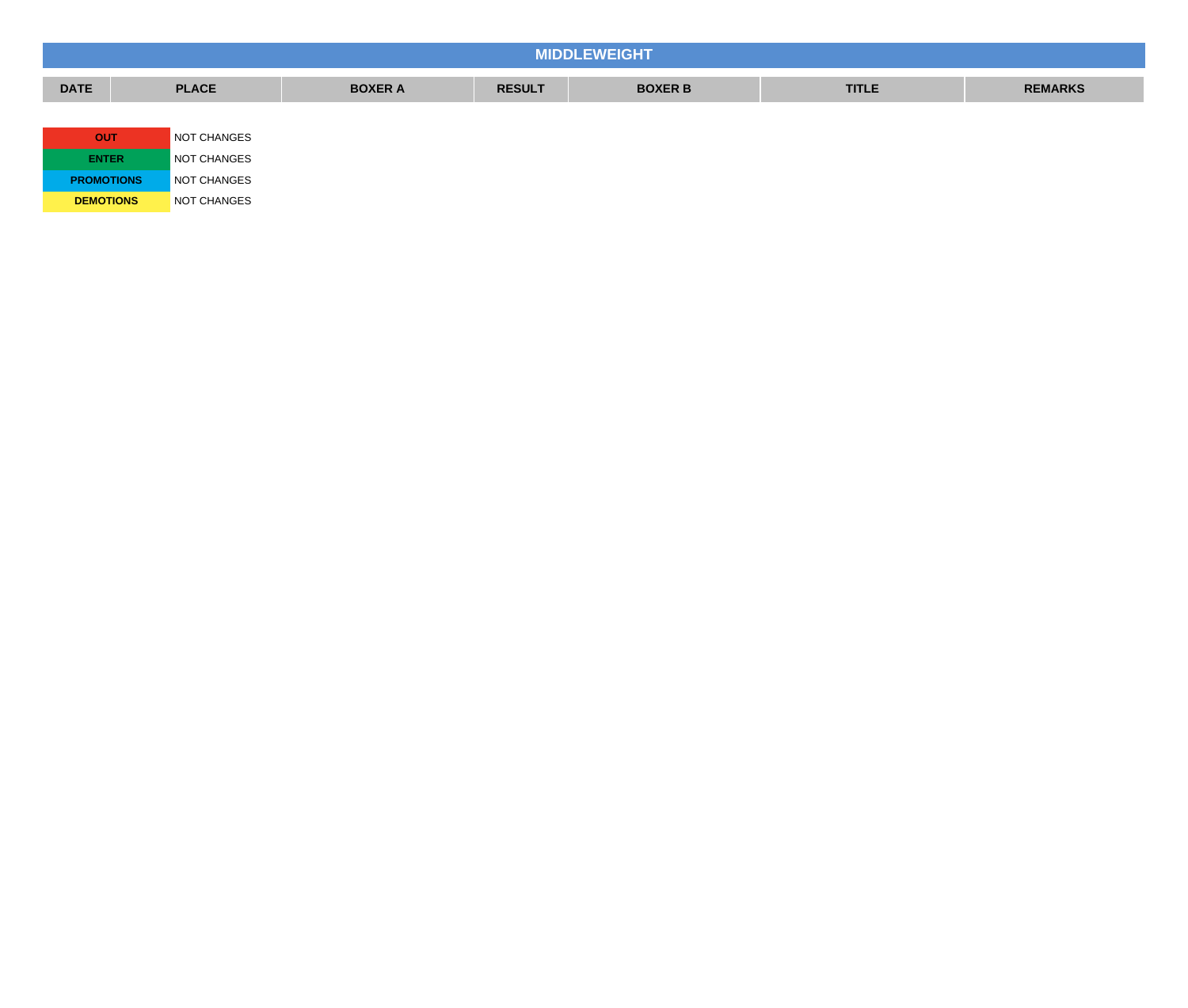## **SUPER WELTERWEIGHT**

| <b>DATE</b> | <b>PLACE</b>            | <b>BOXER A</b>                 | <b>RESULT</b> | <b>BOXER B</b>        | <b>TITLE</b>                 | <b>REMARKS</b>                                                                |
|-------------|-------------------------|--------------------------------|---------------|-----------------------|------------------------------|-------------------------------------------------------------------------------|
| 12-29-2021  | POLIDEPORTIVO MUNICIPAL | <b>GUIDO EMMANAUEL SCHRAMM</b> | <b>WUD 10</b> | NICOLAS DAVID VERON   | NO TITLE                     | JORGE BASILE<br>JORGE LUCIANO GORINI                                          |
| 03-12-2022  | PANAMA CITY             | <b>JOHAN GONZALEZ</b>          | WKO 5         | <b>ELVIN GANBAROV</b> | WBA NABA                     | IGNACIO ROBLES 40 - 36<br>ROBERT HOYLE 40 - 36<br>JOSE ROBERTO TORRES 40 - 36 |
| 03-05-2022  | SAN DIEGO, CALIFORNIA   | SOULEYMANE CISSOKHO            | <b>WUD 10</b> | ROBERTO VALENZUELA JR | <b>WBA INTER-CONTINENTAL</b> | ZACHARY YOUNG 100 - 90<br>LOU MORET 99 - 91<br>RAUL CAIZ SR 99 - 91           |

| <b>OUT</b>        | No. 13 Papot goes out of the ratings due to inactivity and he will fight for another organization title  |
|-------------------|----------------------------------------------------------------------------------------------------------|
|                   | No. 15 Schramm goes out of the ratings because he lost his last fight                                    |
|                   | Edgar Ghukasyan WBA Asia champion record 10-3-1 5KOs enters at position 15                               |
| <b>ENTER</b>      | Abbas Baraou enters at position No.13 due to his activity and record 12-1-0 (8 KOs)                      |
|                   | No.8 Gonzalez goes up to position No.3 due to won WBA NABA title on KO Drugs Festival.                   |
| <b>PROMOTIONS</b> | No.12 Cissokho goes up to position No.8 because he successfully defended his WBA Inter Continental title |
|                   | No.13 Williamson goes up to position No.11 due to Conwell and Papot inactivity.                          |
|                   | No.3 Lejarraga, No.4 Smith, No.5 Gomez go down one position due to Gonzalez promotion.                   |
| <b>DEMOTIONS</b>  | No.8 Ganbarov goes to position No.11 because he lost WBA NABA title vs. Johan Gonzalez                   |
|                   | No.11 Conwell goes down two position due to inactivity.                                                  |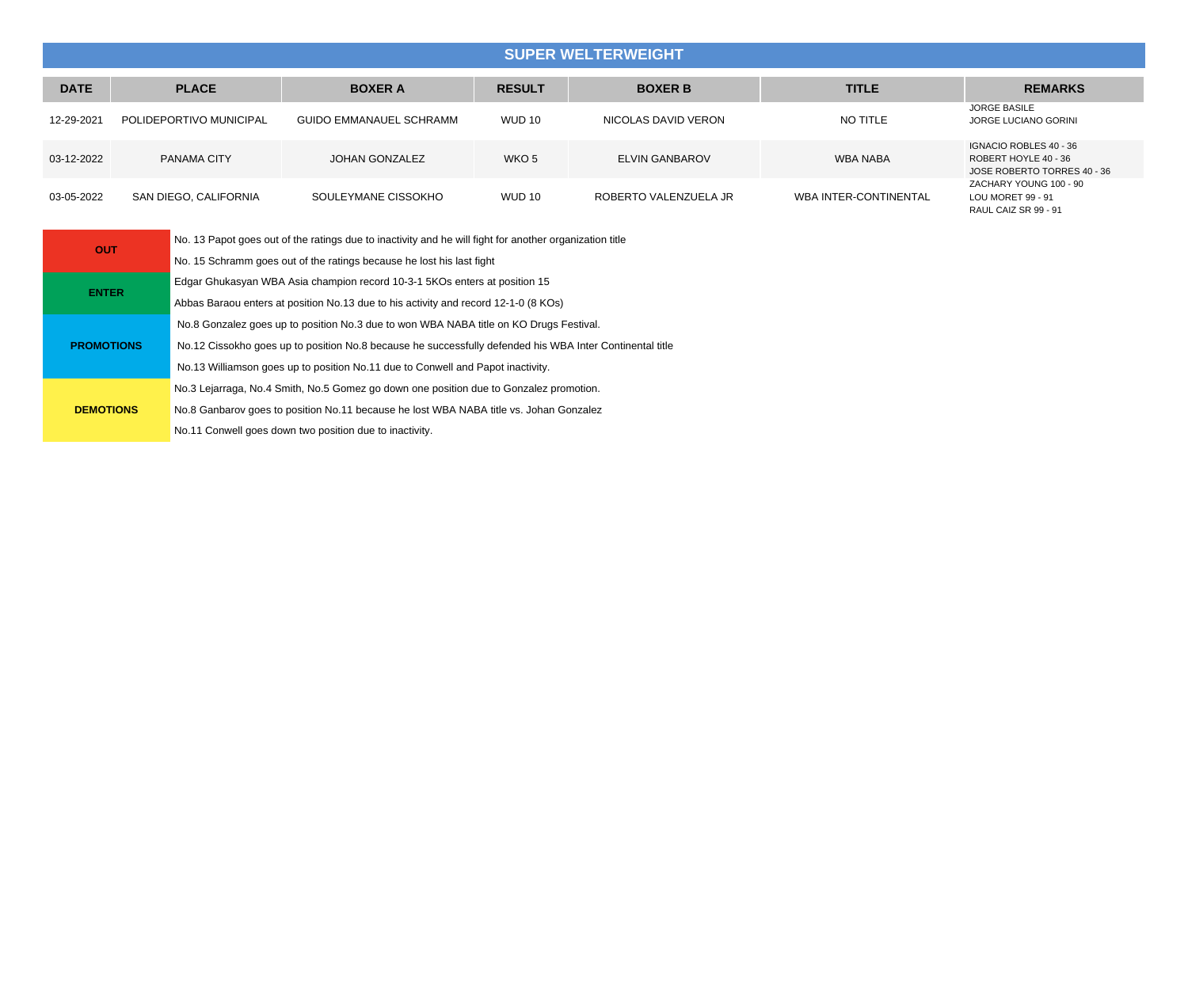| <b>WELTERWEIGHT</b> |  |              |                                                                               |               |                |              |                |  |  |  |
|---------------------|--|--------------|-------------------------------------------------------------------------------|---------------|----------------|--------------|----------------|--|--|--|
| <b>DATE</b>         |  | <b>PLACE</b> | <b>BOXER A</b>                                                                | <b>RESULT</b> | <b>BOXER B</b> | <b>TITLE</b> | <b>REMARKS</b> |  |  |  |
|                     |  |              |                                                                               |               |                |              |                |  |  |  |
| <b>OUT</b>          |  |              | No. 15 Mbenge goes out of the ratings due to inactivity.                      |               |                |              |                |  |  |  |
| <b>ENTER</b>        |  |              | Jose Angel Gabriel Rosa, new WBA FEDELATIN champion enters at position No.15. |               |                |              |                |  |  |  |
| <b>PROMOTIONS</b>   |  | NOT CHANGES  |                                                                               |               |                |              |                |  |  |  |

**DEMOTIONS** NOT CHANGES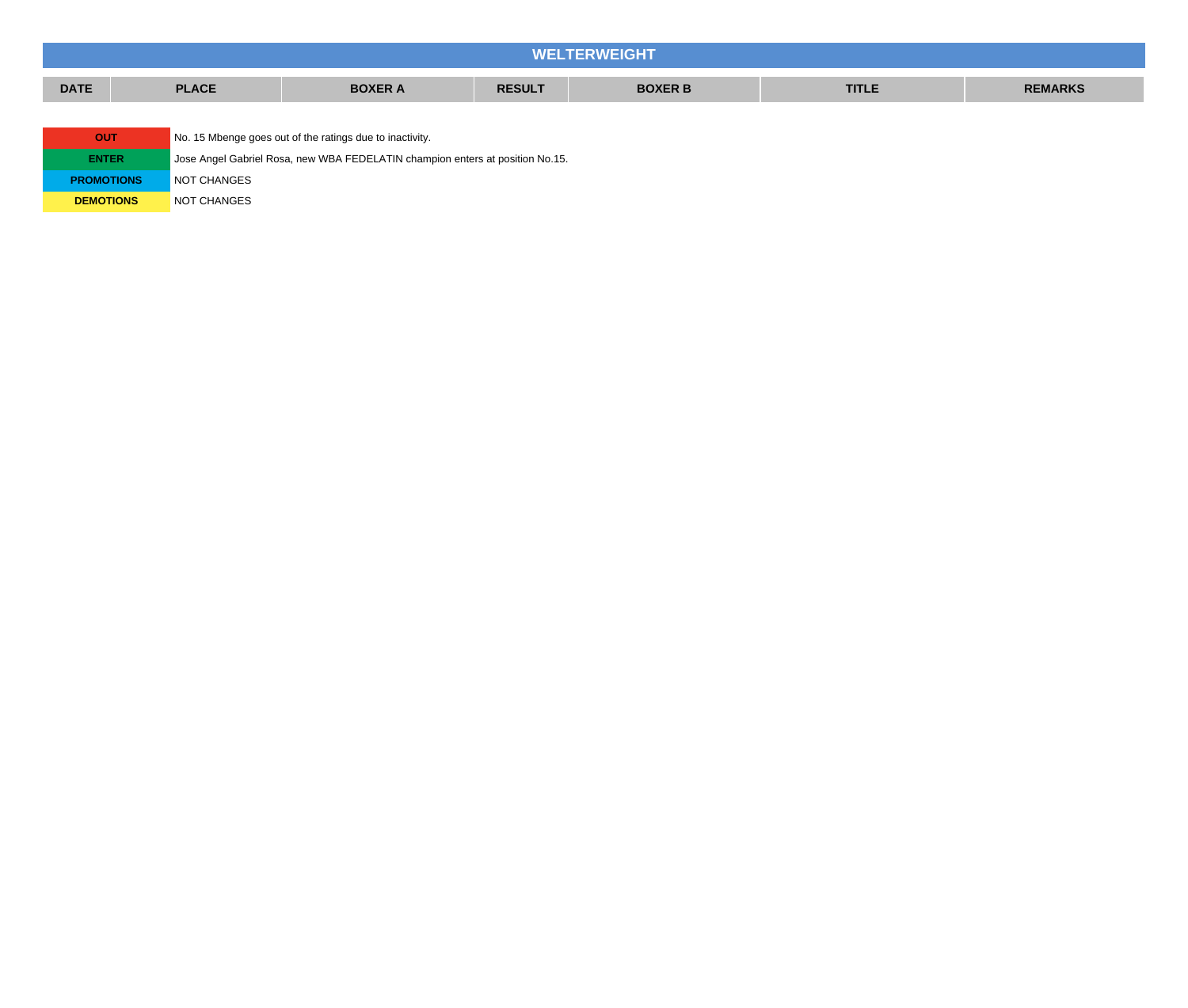### **SUPER LIGHTWEIGHT**

| <b>DATE</b> | <b>PLACE</b><br><b>BOXER A</b> |                       | <b>RESULT</b>     | <b>BOXER B</b>        | <b>TITLE</b> | <b>REMARKS</b>                                                   |
|-------------|--------------------------------|-----------------------|-------------------|-----------------------|--------------|------------------------------------------------------------------|
| 03-19-2022  | DUTY FREE TENNIS STADIUM       | <b>REGIS PROGRAIS</b> | WTKO 6            | <b>TYRONE MCKENNA</b> | NO TITLE     | <b>ZOLTAN ENYEDI</b><br>DAVID JOHN IRVING<br><b>MICHAEL TATE</b> |
| 03-24-2022  | PALENQUE DE LA FERIA, TE       | YURIK MAMEDOV         | WTKO <sub>7</sub> | JOSE BALAM MORALES    | NO TITLE     | ARTURO BRACAMONTES<br>ROQUE RAMIREZ                              |

| <b>OUT</b>        | No. 13 Mckenna goes out of the ratings because he lost his last fight                        |
|-------------------|----------------------------------------------------------------------------------------------|
|                   | No. 14 Soriano Lozada go out of the ratings.                                                 |
| <b>ENTER</b>      | Yurik Mamedov, new champion WBA FEDELATIN, enters at position No.13.                         |
|                   | Hovhannes Bachkov enters at position No.14 due pro and amateur record.                       |
| <b>PROMOTIONS</b> | No.13 Ritson goes up to position No.9 due to his activity                                    |
| <b>DEMOTIONS</b>  | No. 9 Russell, No.10 Catterall, No.11 Ergashev go down one position due to Ritson promotion. |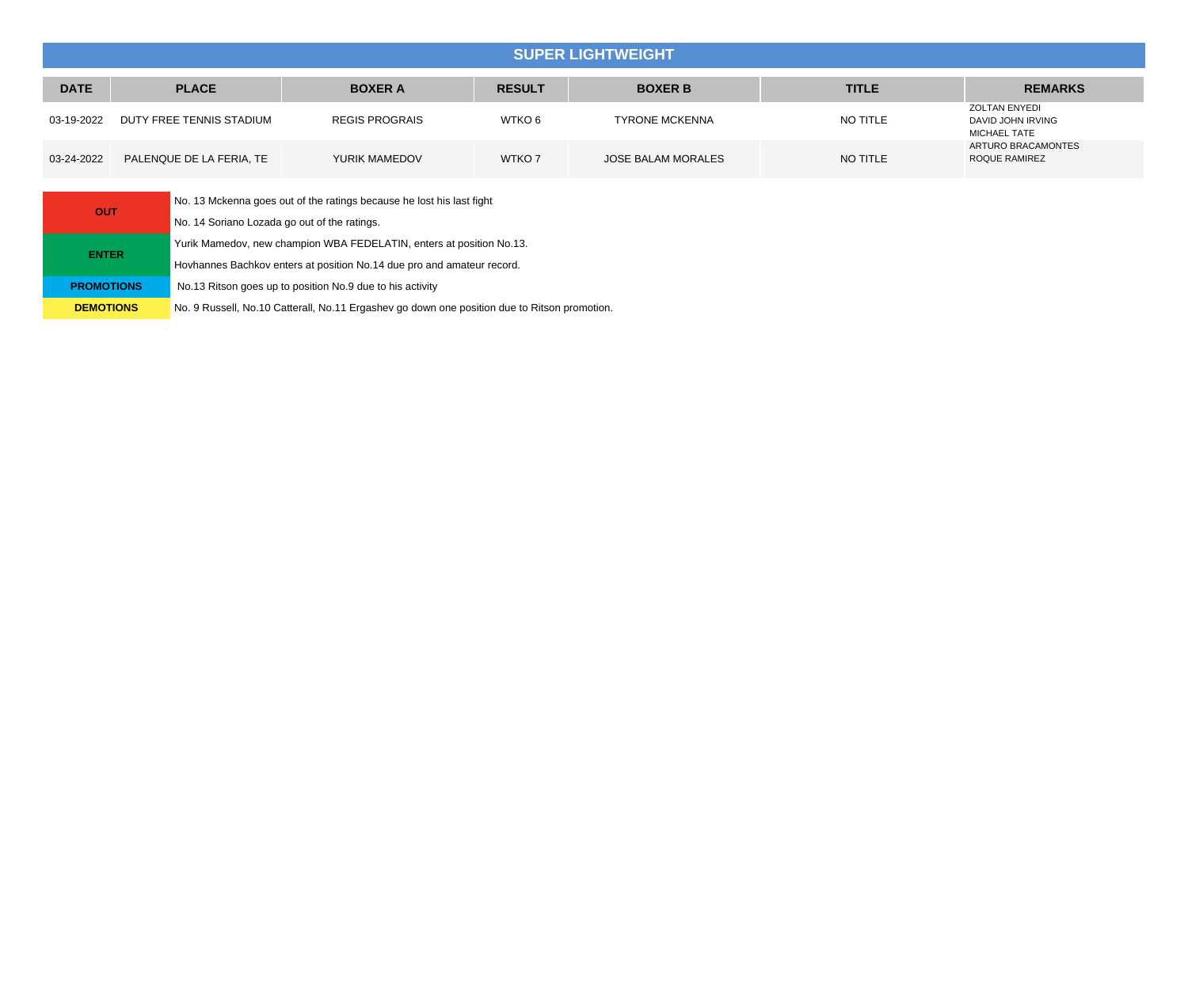| <b>LIGHTWEIGHT</b> |              |                                                                                         |               |                |                                    |                                                                                         |  |  |  |  |  |
|--------------------|--------------|-----------------------------------------------------------------------------------------|---------------|----------------|------------------------------------|-----------------------------------------------------------------------------------------|--|--|--|--|--|
| <b>DATE</b>        | <b>PLACE</b> | <b>BOXER A</b>                                                                          | <b>RESULT</b> | <b>BOXER B</b> | <b>TITLE</b>                       | <b>REMARKS</b>                                                                          |  |  |  |  |  |
| 03-12-2022         | PANAMA CITY  | <b>JEZREEL CORRALES</b>                                                                 | <b>WUD 12</b> | MIGUEL MADUENO | <b>WBA ELIMINATORY</b><br>NO TITLE | ROBERT HOYLE 119 - 109<br>JOSE ROBERTO TORRES 118 - 109<br>ROBERTO RAMIREZ JR 117 - 110 |  |  |  |  |  |
| <b>OUT</b>         |              | No. 9 Saracho go out of the ratings, he lost WBA NABA champion recognition              |               |                |                                    |                                                                                         |  |  |  |  |  |
| <b>ENTER</b>       |              | Joseph Diaz record 32-2-1 (15 KOs) enters at position No. 9 due to activity and caliber |               |                |                                    |                                                                                         |  |  |  |  |  |
|                    |              | No.8 Corrales goes up to position No.2 because he won elimination fight                 |               |                |                                    |                                                                                         |  |  |  |  |  |
| <b>PROMOTIONS</b>  |              | No.10 Cully goes up to position No. 5 due activity and record                           |               |                |                                    |                                                                                         |  |  |  |  |  |
|                    |              | No.12 Martin, No.13 Burns, No.14 Cruz go up one position due to Madueno demotion.       |               |                |                                    |                                                                                         |  |  |  |  |  |
|                    |              | No.2 Rivera, No.3 Lomachenko go down one position due to Corrales promotion.            |               |                |                                    |                                                                                         |  |  |  |  |  |
|                    |              | No.5 Vazquez goes down to position No.10 because he lost to Gary Cully                  |               |                |                                    |                                                                                         |  |  |  |  |  |

**DEMOTIONS**

No.6 Zepeda, No.7 Rated go down one position due to Cully promotion. No.11 Madueno goes down to position No.14 because he lost to Corrales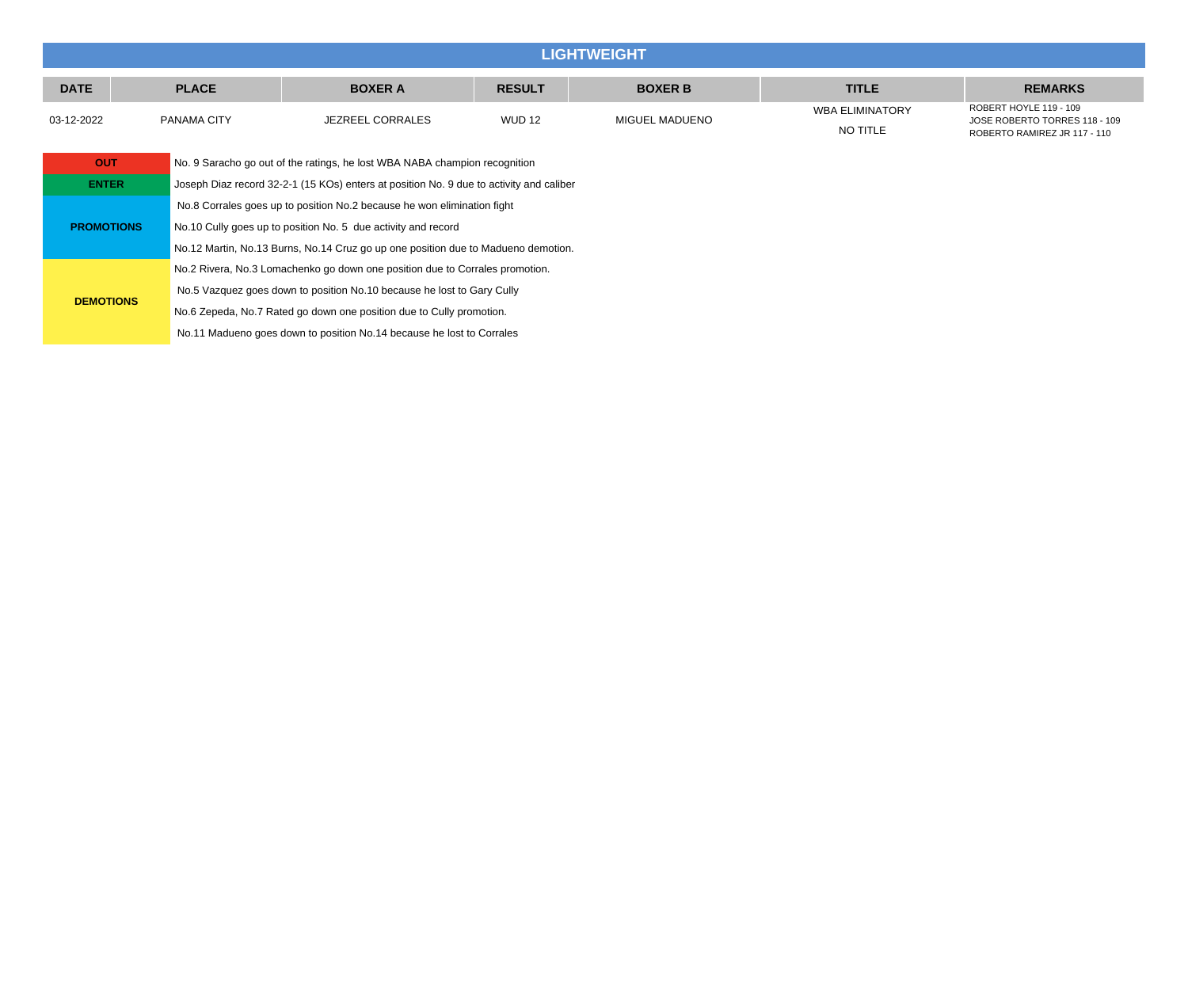|                   |              |                |               | <b>SUPER FEATHERWEIGHT</b> |              |                |
|-------------------|--------------|----------------|---------------|----------------------------|--------------|----------------|
| <b>DATE</b>       | <b>PLACE</b> | <b>BOXER A</b> | <b>RESULT</b> | <b>BOXER B</b>             | <b>TITLE</b> | <b>REMARKS</b> |
|                   |              |                |               |                            |              |                |
| <b>OUT</b>        | NOT CHANGES  |                |               |                            |              |                |
| <b>ENTER</b>      | NOT CHANGES  |                |               |                            |              |                |
| <b>PROMOTIONS</b> | NOT CHANGES  |                |               |                            |              |                |
| <b>DEMOTIONS</b>  | NOT CHANGES  |                |               |                            |              |                |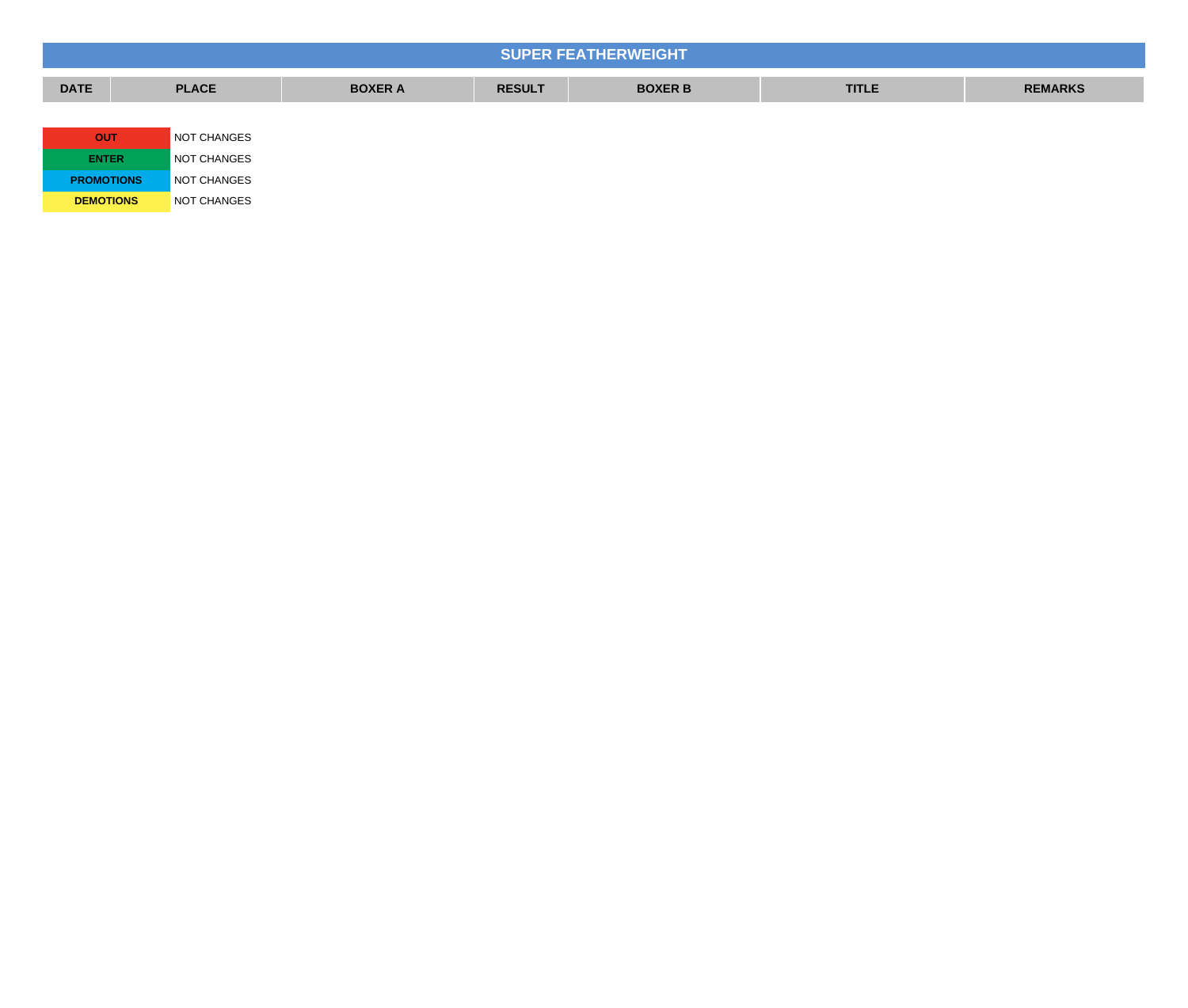### **FEATHERWEIGHT**

| <b>DATE</b> | <b>PLACE</b>             | <b>BOXER A</b>         | <b>RESULT</b> | <b>BOXER B</b>             | <b>TITLE</b>                       | <b>REMARKS</b>                                                                 |
|-------------|--------------------------|------------------------|---------------|----------------------------|------------------------------------|--------------------------------------------------------------------------------|
| 03-26-2022  | ORLANDO. FLORIDA         | OTABEK KHOLMATOV       | <b>WUD 12</b> | ANDRANIK GRIGORYAN         | <b>WBA ELIMINATORY</b><br>NO TITLE | EFRAIN LEBRON 119 - 109<br>THOMAS NARDONE 119 - 109<br>DAVE DEJONGE 118 - 110  |
| 03-12-2022  | PANAMA CITY              | ANSELMO MORENO         | WTKO 10       | <b>GUSTAVO PINA MELGAR</b> | WBA FEDELATIN                      | JOSE ROBERTO TORRES 87 - 84<br>ROBERT HOYLE 87 - 84<br>RODOLFO AGUILAR 89 - 82 |
| 03-12-2022  | MEYDENBAUER CENTER. BELL | <b>JONATHAN FIERRO</b> | WKO 2         | DANIEL BAILEY              | NO TITLE                           | <b>ALAN KREBS</b>                                                              |

| <b>OUT</b>        | No. 11 Grigoryan goes out of the ratings because he lost to Otabek Kholmatov                         |
|-------------------|------------------------------------------------------------------------------------------------------|
|                   | No. 15 Pina Melgar goes out of the ratings because he lost to Anselmo Moreno                         |
| <b>ENTER</b>      | Christopher Diaz enters at position No.9 due to record and activity                                  |
|                   | Jonathan Fierro, enters at position No. 15 because he is the new WBA NABA champion                   |
| <b>PROMOTIONS</b> | No.12 Kholmatov goes up to position No.2 because he won elimination bout                             |
|                   | No.4 Ward goes up to position No.1 because activity and record                                       |
|                   | No.2 Figueroa, No.3 Moreno go down three positions due to Ward and Figueroa promotion.               |
| <b>DEMOTIONS</b>  | No.5 Gill, No.6 Xu, No.7 Ford go down one position due to Kholmatov promotion.                       |
|                   | No. 9 Padilla, No. 10 Lukas and No. 11 Shimizu go down one position due to Christopher Diaz entrance |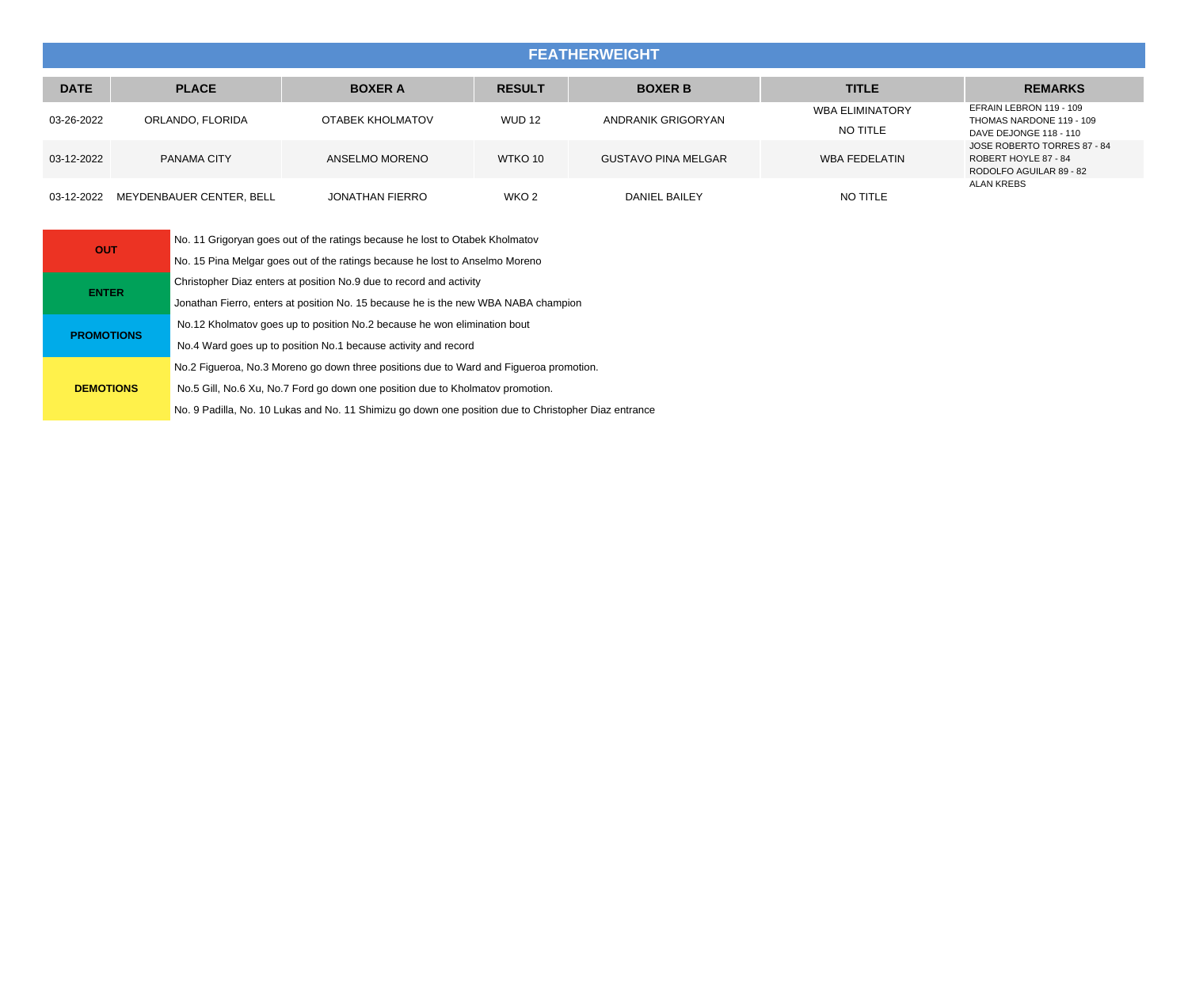### **SUPER BANTAMWEIGHT**

| <b>DATE</b> | <b>PLACE</b>             | <b>BOXER A</b>     | <b>RESULT</b>      | <b>BOXER B</b>   | TITLE.   | <b>REMARKS</b>                      |
|-------------|--------------------------|--------------------|--------------------|------------------|----------|-------------------------------------|
| 03-12-2022  | THE FLASH GRAND BALLROOM | CARL JAMMES MARTIN | WTKO <sub>11</sub> | RONNIE BALDONADO | NO TITLE | <b>GERALD BASSIG</b><br>ELMO COLOMA |

| <b>OUT</b>        | No. 5 Roman goes out of the ratings because he will fight for another organization title |  |  |  |
|-------------------|------------------------------------------------------------------------------------------|--|--|--|
|                   | No. 13 Nery goes out of the ratings because he won another organization title            |  |  |  |
| <b>ENTER</b>      | Lee McGregor enters at position No. 5 due to reclassification from bantamweight          |  |  |  |
|                   | Carl Jammes Martin, new WBA Asia Champion, enters at position No.13                      |  |  |  |
| <b>PROMOTIONS</b> | No.6 Dovhun goes up to position No.4 because he made second defense of WBA NABA title.   |  |  |  |
|                   | No.15 Masoud goes up to position No.13 due to Nery removal and Franco demotion           |  |  |  |
| <b>DEMOTIONS</b>  | No.5 Plania goes down one position due to Dovhun promotion.                              |  |  |  |
|                   | No.14 Espinoza franco go down one position due to Masoud promotion and inactivity.       |  |  |  |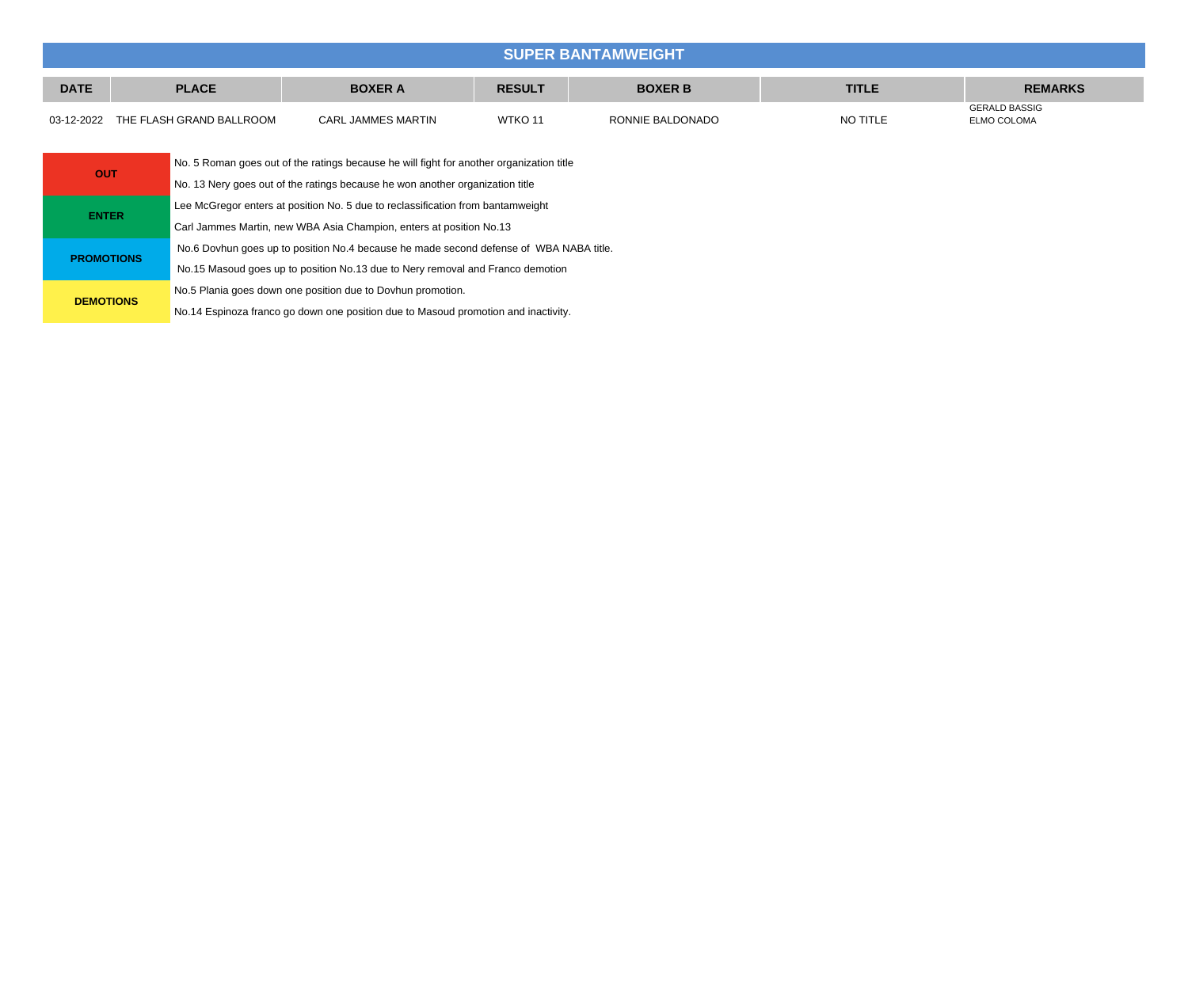|                   | <b>BANTAMWEIGHT</b>                                                                             |                                                                                            |                                                                                             |               |                                                                                                                        |                      |                                                                        |  |  |
|-------------------|-------------------------------------------------------------------------------------------------|--------------------------------------------------------------------------------------------|---------------------------------------------------------------------------------------------|---------------|------------------------------------------------------------------------------------------------------------------------|----------------------|------------------------------------------------------------------------|--|--|
| <b>DATE</b>       |                                                                                                 | <b>PLACE</b>                                                                               | <b>BOXER A</b>                                                                              | <b>RESULT</b> | <b>BOXER B</b>                                                                                                         | <b>TITLE</b>         | <b>REMARKS</b>                                                         |  |  |
| 03-12-2022        |                                                                                                 | PANAMA CITY                                                                                | LIBORIO SOLIS                                                                               | <b>WUD 10</b> | ALEJANDRO JAIR GONZALEZ                                                                                                | <b>WBA FEDELATIN</b> | RODOLFO AGUILAR 95 - 94<br>RAFAEL RAMOS 96 - 93<br>DAVID SINGH 95 - 94 |  |  |
|                   | <b>OUT</b><br>No. 6 Mcgregor goes out of the ratings because he requested to move up to 122 lbs |                                                                                            |                                                                                             |               |                                                                                                                        |                      |                                                                        |  |  |
| <b>ENTER</b>      |                                                                                                 | Jhon Ramirez enters at position No. 15 due to his record                                   |                                                                                             |               |                                                                                                                        |                      |                                                                        |  |  |
|                   |                                                                                                 | No.5 Solis goes up to position No.3 because he defended his WBA FEDELATIN at the KO Drugs. |                                                                                             |               |                                                                                                                        |                      |                                                                        |  |  |
|                   |                                                                                                 | No. 7 Sultan goes up one position due to McGregor removal                                  |                                                                                             |               |                                                                                                                        |                      |                                                                        |  |  |
|                   |                                                                                                 |                                                                                            |                                                                                             |               | No.9 Rodriguez goes up two positions due to McGregor removal No.11 Salapat go up one position due to Moloney demotion. |                      |                                                                        |  |  |
| <b>PROMOTIONS</b> |                                                                                                 | No.10 Sanchez goes up one position due to McGregor removal                                 |                                                                                             |               |                                                                                                                        |                      |                                                                        |  |  |
|                   |                                                                                                 | No. 12 Salapat goes up two positions due to McGregor removal                               |                                                                                             |               |                                                                                                                        |                      |                                                                        |  |  |
|                   |                                                                                                 |                                                                                            | No. 13 Konki, No. 14 Santillan and No. 15 Dipaen go up one position due to McGregor removal |               |                                                                                                                        |                      |                                                                        |  |  |
| <b>DEMOTIONS</b>  |                                                                                                 |                                                                                            | No.3 Lopez, No.4 Cardenas go down one position due to Solis promotion.                      |               |                                                                                                                        |                      |                                                                        |  |  |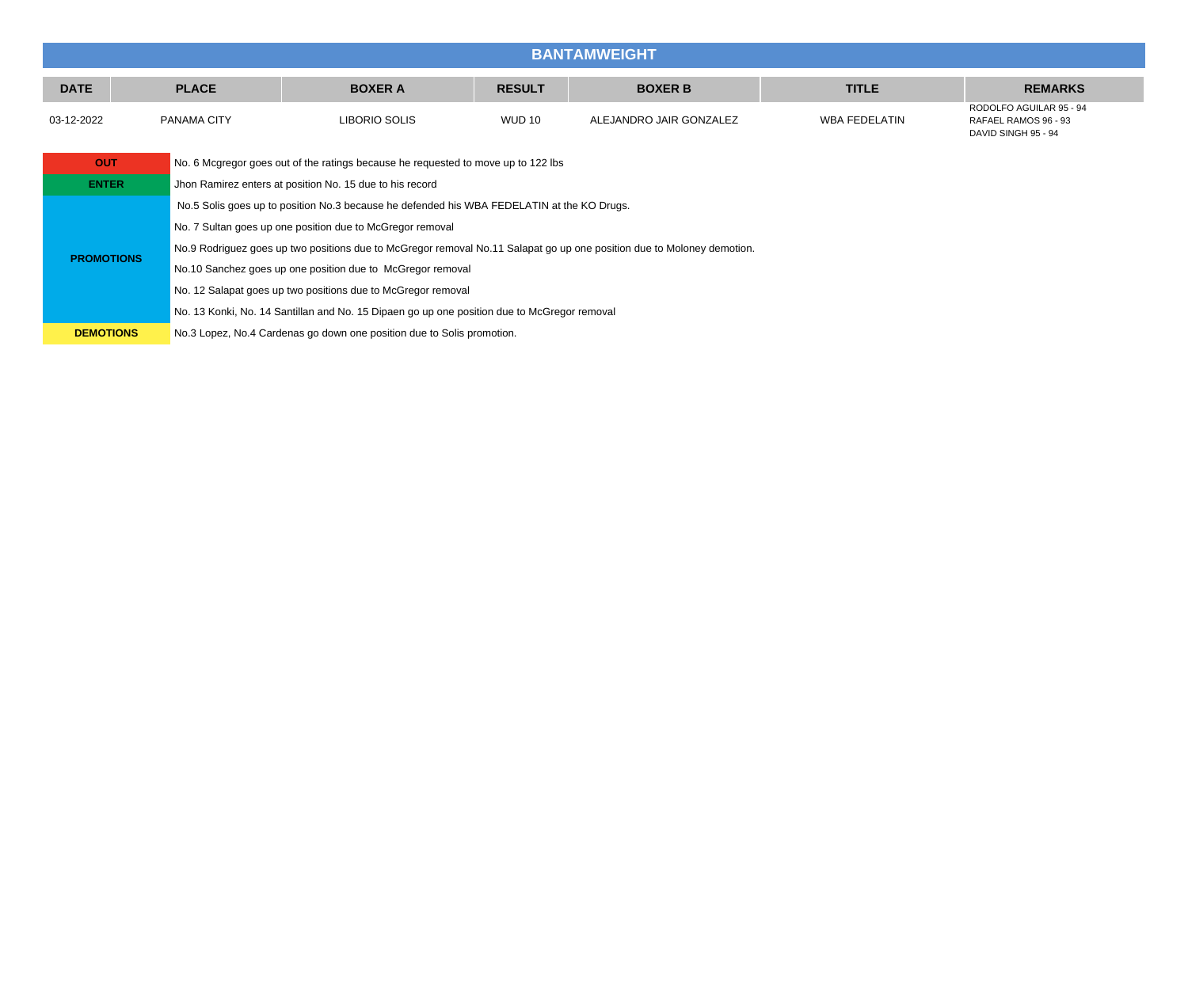#### **SUPER FLYWEIGHT**

| <b>DATE</b> | <b>PLACE</b>             | <b>BOXER A</b>          | <b>RESULT</b> | <b>BOXER B</b>         | <b>TITLE</b>                 | <b>REMARKS</b>                                                                  |
|-------------|--------------------------|-------------------------|---------------|------------------------|------------------------------|---------------------------------------------------------------------------------|
| 03-27-2021  | CAHAYA LOUNGE, ADJIRIGAN | <b>PRINCE PATEL</b>     | WTKO 9        | <b>JULIAS KISARAWE</b> | <b>WBA INTER-CONTINENTAL</b> | <b>ROGER BARNOR</b><br>ERASMUS DOWUANA OWOO                                     |
| 03-12-2022  | PANAMA CITY              | <b>FELIX MONTENEGRO</b> | <b>WMD 10</b> | <b>LEOSDAN NUNEZ</b>   | WBA CONTINENTAL AMERICAS     | OCTAVIO RODRIGUEZ 96 - 94<br>ROBERTO RAMIREZ JR 98 - 92<br>ROBERT HOYLE 95 - 95 |

| OUT               |
|-------------------|
| <b>ENTER</b>      |
| <b>PROMOTIONS</b> |
| <b>DEMOTIONS</b>  |

No. 13 Patel go out of the ratings because he won another organization title

Felix Montenegro enters at position No. 13 because he won WBA Continental America Title at the KO Drugs

No.5 Fernandez goes up to position No.4 because he defended his WBA FEDELATIN.

No.4 Moloney go down one position due to Fernandez promotion.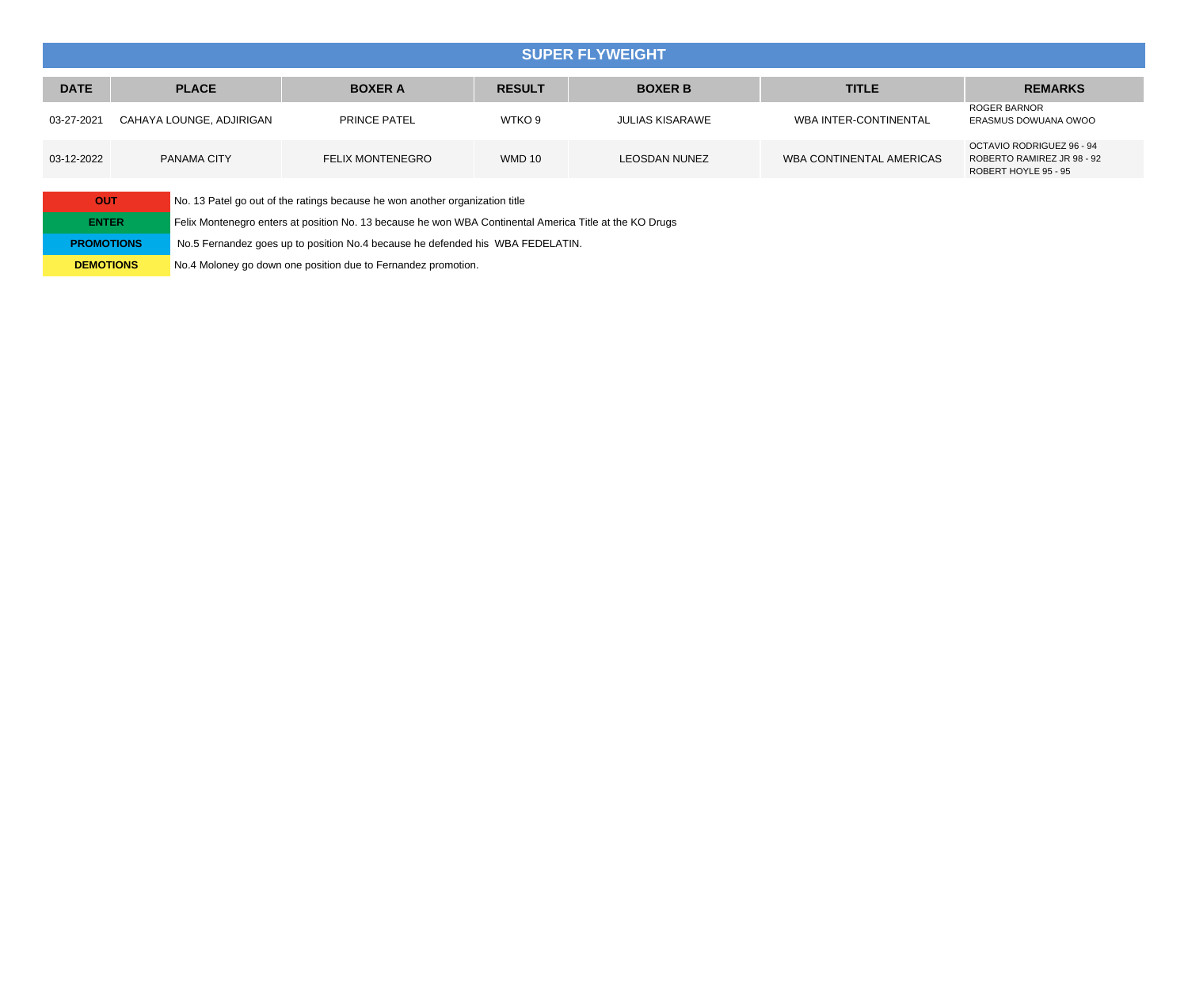|                   | <b>FLYWEIGHT</b> |                                                                                                          |                  |                         |                      |                                                                                |  |  |  |
|-------------------|------------------|----------------------------------------------------------------------------------------------------------|------------------|-------------------------|----------------------|--------------------------------------------------------------------------------|--|--|--|
| <b>DATE</b>       | <b>PLACE</b>     | <b>BOXER A</b>                                                                                           | <b>RESULT</b>    | <b>BOXER B</b>          | <b>TITLE</b>         | <b>REMARKS</b>                                                                 |  |  |  |
| 03-12-2022        | PANAMA CITY      | ANTHONY OLASCUAGA                                                                                        | WUD <sub>8</sub> | <b>GILBERTO PEDROZA</b> | <b>WBA FEDELATIN</b> | RAFAEL RAMOS 74 - 78<br>GUSTAVO PADILLA 74 - 78<br>JOSE ROBERTO TORRES 74 - 78 |  |  |  |
| <b>OUT</b>        |                  | No. 15 Lopez goes out of the ratings because he lost his last fight                                      |                  |                         |                      |                                                                                |  |  |  |
| <b>ENTER</b>      |                  | Felix Alvarado, former world champion enters at position No. 4.                                          |                  |                         |                      |                                                                                |  |  |  |
|                   |                  | Anthony Olascuaga, new WBA FEDELATIN champion enters at position No. 10                                  |                  |                         |                      |                                                                                |  |  |  |
|                   |                  | No.2 Jimenez and No.3 Yamaguchi and No.4 Sandoval go up one position due to Waseem removal               |                  |                         |                      |                                                                                |  |  |  |
| <b>PROMOTIONS</b> |                  | No.8 Apolinario, No.9 Ongjunta, No.10 Bornea, No.11 Concepcion go up one position due to Price demotion. |                  |                         |                      |                                                                                |  |  |  |
|                   |                  | No.15 Rosales goes up to position No.13 due to No.13 Campos y No.14 Barrera demotion                     |                  |                         |                      |                                                                                |  |  |  |
| <b>DEMOTIONS</b>  |                  | No.7 Price goes down to position No.12 due to inactivity.                                                |                  |                         |                      |                                                                                |  |  |  |
|                   |                  | No.12 Campos, No.13 Barrera go down two positions due to inactivity.                                     |                  |                         |                      |                                                                                |  |  |  |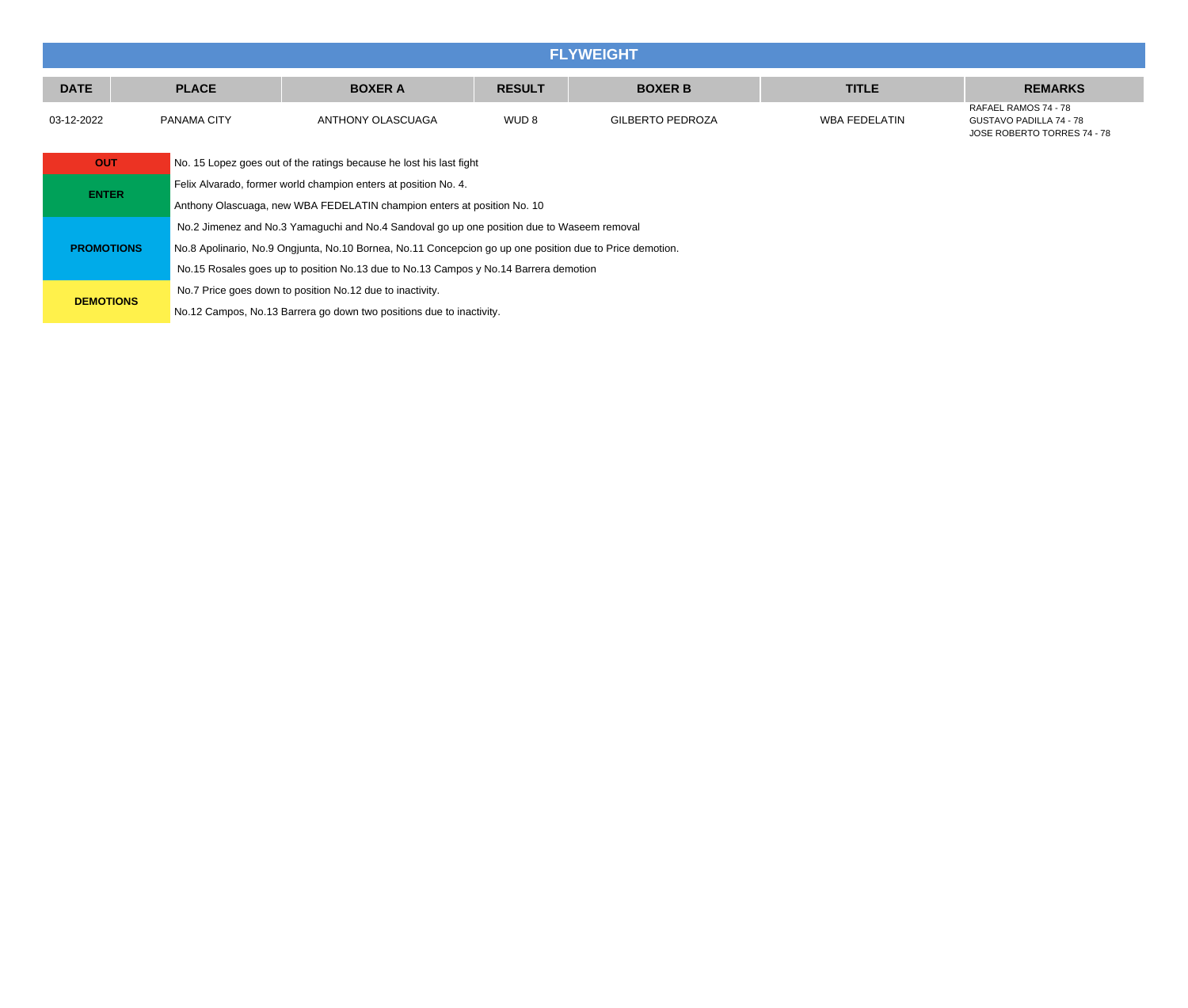|                                                        | <b>LIGHT FLYWEIGHT</b> |                                                                                                       |                                                                                  |               |                      |                          |                |  |  |  |
|--------------------------------------------------------|------------------------|-------------------------------------------------------------------------------------------------------|----------------------------------------------------------------------------------|---------------|----------------------|--------------------------|----------------|--|--|--|
| <b>DATE</b>                                            |                        | <b>PLACE</b>                                                                                          | <b>BOXER A</b>                                                                   | <b>RESULT</b> | <b>BOXER B</b>       | <b>TITLE</b>             | <b>REMARKS</b> |  |  |  |
| 03-26-2022                                             |                        | COYOACAN                                                                                              | CARLOS CANIZALES                                                                 | WKO 4         | <b>GANIGAN LOPEZ</b> | WBA CONTINENTAL AMERICAS |                |  |  |  |
|                                                        |                        |                                                                                                       |                                                                                  |               |                      |                          |                |  |  |  |
| <b>OUT</b>                                             |                        | No. 6 Gauto go out of the ratings.                                                                    |                                                                                  |               |                      |                          |                |  |  |  |
| <b>ENTER</b><br>Miel Fajardo enters at position No. 13 |                        |                                                                                                       |                                                                                  |               |                      |                          |                |  |  |  |
|                                                        |                        | No.7 Canizales goes up to position No.4 because he won Continental America                            |                                                                                  |               |                      |                          |                |  |  |  |
| <b>PROMOTIONS</b>                                      |                        | No.8 Argumedo, No. 9 Chacon, No. Chacon, No. Blanc, No. Simsri go up on position due to Gaito removal |                                                                                  |               |                      |                          |                |  |  |  |
|                                                        |                        | No.13 Aragon Vega and No.14 Vicelles go up two positions Horikawa and Saldana demotion                |                                                                                  |               |                      |                          |                |  |  |  |
|                                                        |                        | No.4 Flores, No.5 Budler, No.6 Gauto go down one position due to Canizales promotion.                 |                                                                                  |               |                      |                          |                |  |  |  |
|                                                        |                        |                                                                                                       | No.11 Horikawa, No.12 Saldana go down one position due to Aragon vega promotion. |               |                      |                          |                |  |  |  |
| <b>DEMOTIONS</b>                                       |                        |                                                                                                       | No.12 Horikawa, No.13 Saldana go down one position due to Vicelles promotion.    |               |                      |                          |                |  |  |  |
|                                                        |                        |                                                                                                       | No.13 Horikawa, No.14 Saldana go down one position due to Fajardo promotion.     |               |                      |                          |                |  |  |  |